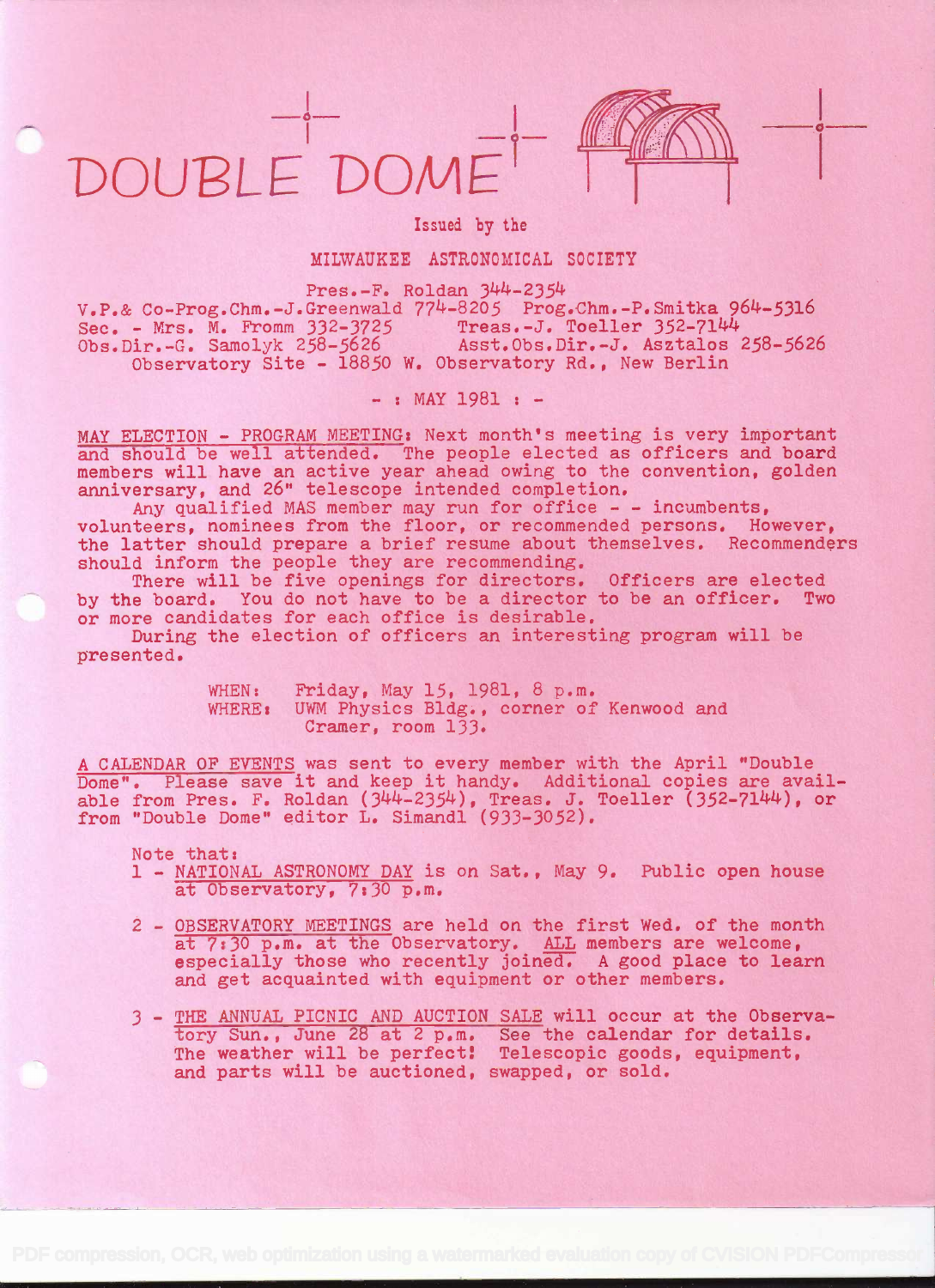- 4 WORK PARTIES occur about every other Saturday. Check the calendar. The building and grounds are not self-maintaining.<br>They need YOU! Impress our guests and neighbors with a sharp Impress our guests and neighbors with a sharp looking place.
- <sup>5</sup> PUBLIC OPEN HOUSES occur every two weeks starting Fri., June 12. We need guides, parking lot attendants, telescope operators, and helpers to spell other helpers. Members are encouraged to bring their telescopes, especially smaller ones, for Open House visitors to look through. They are sometimes more impressed with these than the large MAS 'scopes because of' the false fear that astronomy is a prohibitively expensive hobby.

For further activity information call any officer listed in the "Double Dome" heading on page 1.

NEW MEMBERS: Meet and greet Charles Jerominski, wife Mary and son Mike, of Cedarburg; Sharon Menke, Milwaukee; Jeff Roska, Wauwatosa; Claude Schmidt, Waukesha. Hope to see all of you at the May meeting.

As a new member you should have no qualms about attending MAS meetings. You are not asked to stand up, or say something, or do anything that might embarrass you. There is no initiation ceremony. Just attend the meeting, make yourself at home and enjoy the program!

NEEDED: MAS members who know someone in the radio, TV; or news media to help the Society in public relations and promotion.

SPEAKING OF PROMOTION, one of the ways the Milwaukee Astronomical Society promotes astronomy is through private tours of the observatory facilities. Arrangements for tours by Scouts, PTA members, and other social groups may be made through Treas. Jim Toeller  $(352-7144)$ .

MEMBERS ARE NEEDED to help with the plans for the 1982 North Central Region of the Astronomical League (NCRAL) Convention - 50th Anniversary plans. Call William Konig at 242-2369 for placement on a committee of your choice, Experience is not necessary.

26" (66 cm) NEWS: Bids are out on fabrication of the fork. MAS members will install the roof and dome. Where can we get some 1/4", 3/8", and 1/2" thick steel plate?

ASTRO-CON '81, the National Convention of the Astronomical League, will convene August 10-16 at Kutztown State College, Kutztown, Pennsylvania. Kutztown is located midway between Allentown and Reading on U. S. Route 222. This would be a great time and place to spend your vacation!

All the convention details would fill this "Double Dome'. Information about this big forthcoming event was given in detail in the Feb. 1981 "The Reflector," and may also be obtained from convention Chairman Kenneth H. Mohr, Jr., 761 East Rock Road, Allentown, Pa. 18103 (215)  $797-2115$ , or by calling L. Simandl  $414$  (933-3052) anytime after 6 p.m.

FOR SALE: Dynamax  $8$ , complete with field tripod and accessories which includes 6 eyepieces, drive corrector and nebulae filter. Contact Patrick Burns at 2928 N. 59th St., Milw. 53210 or call 871-5907 or 871-2556.